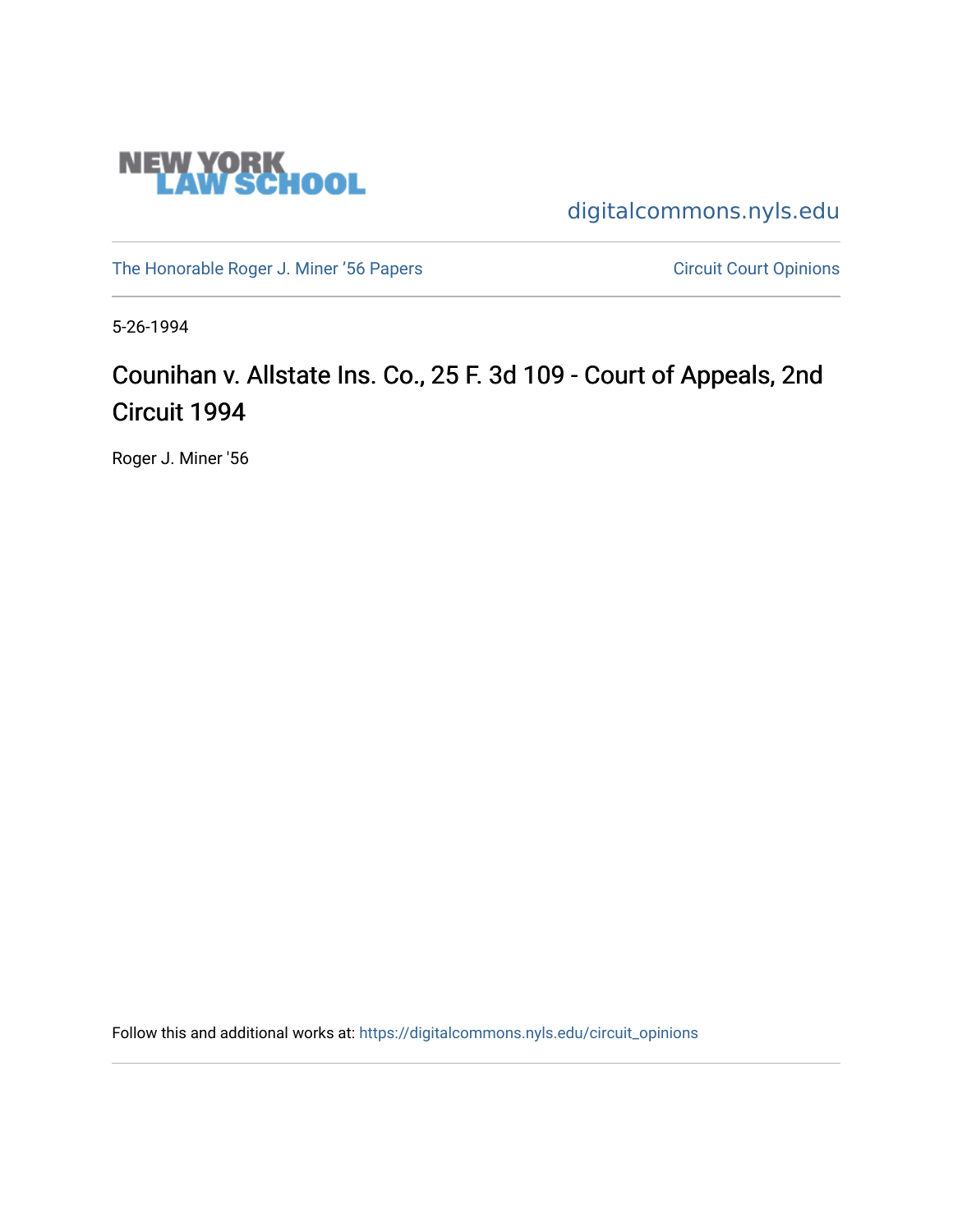#### **25 F.3d 109 (1994)**

### **Josephine A. COUNIHAN, Plaintiff-Appellant,**

#### **v.**

### **ALLSTATE INSURANCE COMPANY, Defendant-Appellee.**

No. 924, Docket 93-7873.

#### **United States Court of Appeals, Second Circuit.**

<span id="page-1-2"></span>Argued January 10, 1994. Decided May 26, 1994.

[110](#page-1-0) [\\*110](#page-1-0) Richard B. Lind, New York City (McCostis & Lind, of counsel), for plaintiff-appellant.

<span id="page-1-0"></span>Dennis M. Brown, Smithtown, NY (Richard J. Inzerillo, P.C., of counsel), for defendant-appellee.

Before: MINER and MAHONEY, Circuit Judges, RESTANI, [1] Judge.

MINER, Circuit Judge:

Plaintiff-appellant Josephine A. Counihan appeals from a summary judgment entered in the United States District Court for the Eastern District of New York (Wexler, *J.*) in favor of defendant-appellee Allstate Insurance Company ("Allstate") in an action to recover on a fire insurance policy. The structure covered by the policy was totally destroyed by fire. Subsequent to the fire loss, a final judgment of forfeiture was entered on the basis of an earlier use of the property for illegal drug activities. Because the statute authorizing forfeiture under these circumstances provides that title vests in the United States as of the date of the act giving rise to the forfeiture, the district court determined that the plaintiff had no insurable interest in the property at the time of the fire. We are called upon to decide for the first time whether the "relation-back" provision of the forfeiture statute serves to divest a property owner of an insurable interest so as to bar recovery on a fire insurance policy where a fire loss occurs before the government acquires title to the property pursuant to a final decree of forfeiture. Disagreeing with the district court, we reject the notion of retroactive divestiture of an insurable interest and therefore reverse and remand in accordance with the analysis that follows.

### **BACKGROUND**

Plaintiff acquired a one-half interest in the residential dwelling house property designated as 890 Noyac Road, Noyac, NY in 1982. The house was occupied by various tenants between 1982 and 1990. Among the tenants occupying the property as of July 22, 1988 was Thomas Counihan, son of plaintiff. On that date, a police agent purchased a quantity of cocaine at the property. Later that same day, police officers of the Town of Southhampton executed a warrant for the search of the property and arrested Thomas Counihan. Drugs, drug paraphernalia and cash were recovered during the search.

Plaintiff maintained insurance on the property both before and after July 21, 1988. On December 9, 1988, Allstate issued to plaintiff the most recent policy of fire insurance covering the dwelling house. The policy bore the title "Allstate Landlords Package Policy" and provided a limit of liability for fire damage to the property in the amount of \$93,000. The insurance contract was in full force and effect on November 1, 1990, when the dwelling was destroyed by fire. Up to the time of the fire, plaintiff made all mortgage, tax and [\\*111](#page-1-1) insurance premium payments that were due on the property and paid for utility services as well. She also collected rents from the various tenants who occupied the property. At the time of the fire, plaintiff and Patricia Ljunquist, former wife of Thomas Counihan, each held a one-half interest in the property.

On February 9, 1989, the government filed a complaint *in rem* by which it sought forfeiture of the property on the basis of the narcotics activity that had occurred at the premises in July of the previous year. At about the same time, the government also seized the property, basing the seizure as well as the forfeiture action on the statutory provision for forfeiture of

<span id="page-1-1"></span>[a]ll real property, including any right, title and interest (including any leasehold interest) in the whole of any lot or tract of land and any appurtenances or improvements, which is used, or intended to be used, in any

[111](#page-1-1)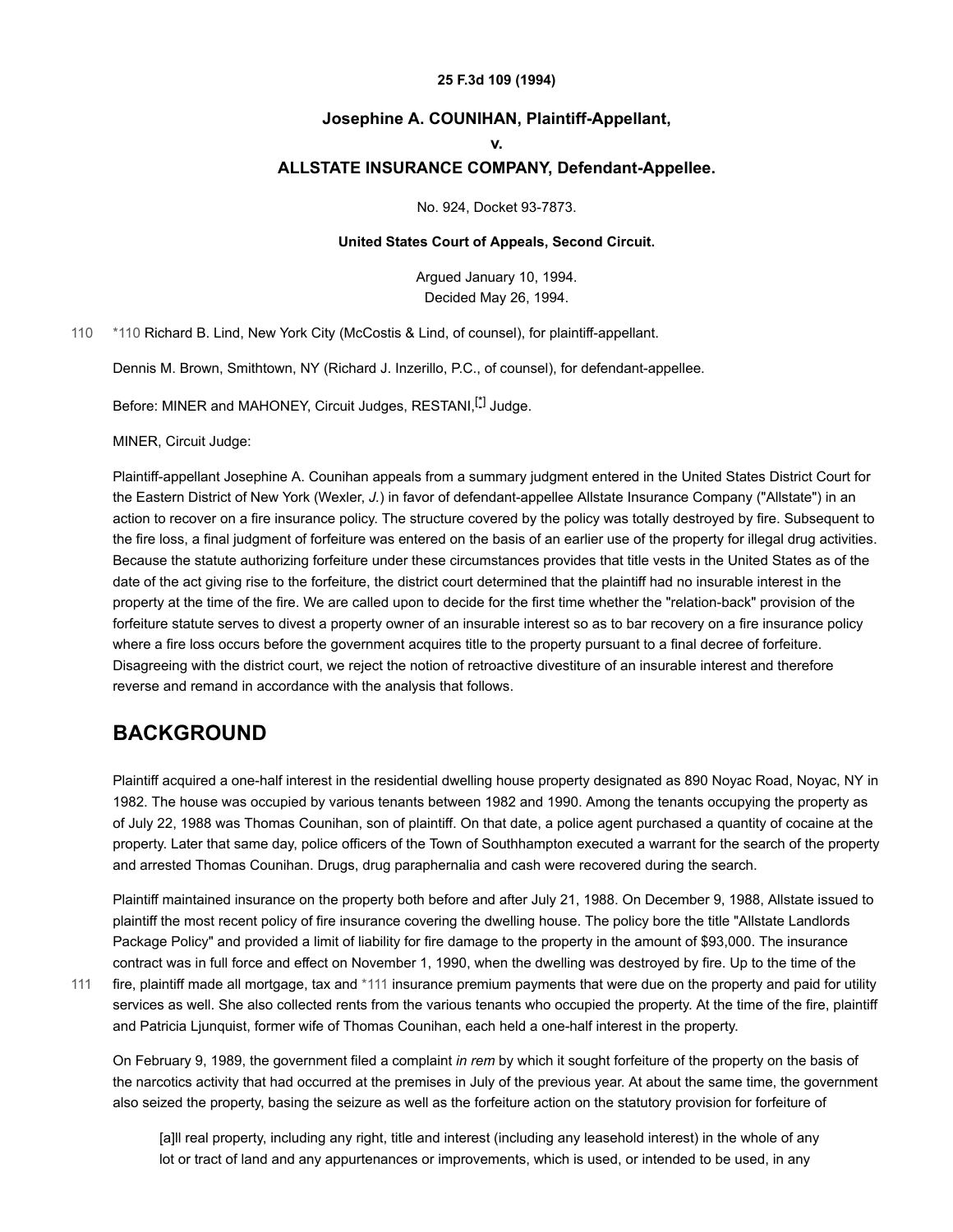manner or part, to commit, or to facilitate the commission of, a violation of this subchapter.

### 21 U.S.C. § 881(a)(7).

Following a jury verdict in favor of the government in the forfeiture action, a judgment of forfeiture was entered in the district court on July 2, 1990. On appeal, we reversed, finding that the district court had abused its discretion by allowing a post-trial amendment of the complaint. *See United States v. 890 Noyac Rd.,* [945 F.2d 1252, 1259 \(2d Cir.1991\)](https://scholar.google.com/scholar_case?about=15092115191944881350&q=93-7873&hl=en&as_sdt=6,31). We observed in our decision that, on remand, the claimant (the plaintiff here) could avoid forfeiture by establishing either that she had no knowledge of the narcotics activity at the premises or, if she had knowledge, she did not consent to it. *Id.* at 1260. As previously noted, the fire that destroyed the premises occurred on November 1, 1990, a date that followed the judgment of forfeiture but preceded our October 3, 1991 opinion for reversal. The government neither asserted any rights nor made any efforts to remove plaintiff from possession following the 1990 judgment of forfeiture.

On October 31, 1991, prior to any proceedings on remand in the forfeiture case, the action giving rise to the appeal at bar was commenced. It was not until May 27, 1992 that the second and final judgment of forfeiture was entered after trial in the district court. The jury apparently rejected Ms. Counihan's innocent owner defense. We affirmed by summary order on February 4, 1993. *United States v. Certain Real Property,* 990 F.2d 1250 (2d Cir.1993). Thereafter, both parties in the case presently before us moved for summary judgment in the district court. In a Memorandum and Order dated August 4, 1993, the district court granted the motion of Allstate and denied the motion made by plaintiff. *See Counihan v. Allstate Ins. Co.,* [827 F.Supp. 132 \(E.D.N.Y.1993\). Final judgment in favor of Allstate was entered on August 18, 1993.](https://scholar.google.com/scholar_case?case=4916482050544061491&q=93-7873&hl=en&as_sdt=6,31)

According to the district court's decision, plaintiff would have been entitled to recover in the absence of the "relation-back" provisions of 21 U.S.C. § 881, since the policy was purchased and the loss occurred well before the date the final judgment of forfeiture was entered. *Id.* at 135-36. It was the provision relating to retroactivity, however, that led the district court to conclude its opinion as follows:

[W]here property, otherwise duly insured, is forfeited to the government retroactive to a time prior to the purchase of the insurance policy, such forfeiture renders the policy void by retroactively divesting the policyholder of her insurable interest in the property.

*Id.* at 136 (footnote omitted).

## **DISCUSSION**

[112](#page-2-0)

New York law provides that no insurance policy "shall be enforceable except for the benefit of some person having an insurable interest in the property insured." N.Y.Ins.Law § 3401 (McKinney 1985). "Insurable interest" is defined as including "any lawful and substantial economic interest in the safety or preservation of property from loss, destruction or pecuniary damage." *Id.* According to the New York Court of Appeals, "the rights under a fire insurance policy are fixed both as to amount and standing to recover at the time of the fire loss." *See Whitestone Sav. & Loan Assoc. v. Allstate Ins. Co.,* 28 [N.Y.2d 332, 334, 321 N.Y.S.2d 862, 270 N.E.2d 694 \(1971\). We likewise \\*112 have recognized that section 3401 "requi](https://scholar.google.com/scholar_case?case=12707127927883165697&q=93-7873&hl=en&as_sdt=6,31)re[s] [an insurable interest at the time of the loss in cases involving property or casualty insurance."](https://scholar.google.com/scholar_case?case=9388509840567109243&q=93-7873&hl=en&as_sdt=6,31) See Herman v. Provident Mut.

<span id="page-2-0"></span>*Life Ins. Co.,* 886 F.2d 529, 534 (2d Cir.1989).

Plaintiff had an insurable interest in the property when the fire occurred on November 1, 1990. That is, she had a substantial economic interest in the preservation of the building. She was paying the real estate taxes, mortgage installments, utility charges and insurance premiums. She apparently had been collecting rents for some time before the fire occurred, and it is [established that "rent represents a significant portion of the exploitable economic value of \[a\] home."](https://scholar.google.com/scholar_case?case=5273937115017002001&q=93-7873&hl=en&as_sdt=6,31) *United States v. James Daniel Good Real Property, U.S. \_\_, \_\_\_, 114 S.Ct. 492, 501, 126 L.Ed.2d 490 (1993). But it was not only the right to* receive rents that was at risk at the time of the fire; it was also the "pecuniary benefit" of plaintiff's interest in the property itself that was at risk when the fire occurred. *See Scarola v. Insurance Co. of N. Am.,* 31 N.Y.2d 411, 413, 340 N.Y.S.2d 630, [292 N.E.2d 776 \(1972\) \(innocent purchaser of stolen car has insurable interest\). The final judgment of forfeiture was yet to](https://scholar.google.com/scholar_case?case=4364688000721981346&q=93-7873&hl=en&as_sdt=6,31) be entered, since the first judgment of forfeiture, destined to be reversed, was at the time of the fire subject to a pending appeal.

What was in effect on November 1, 1990 was a so-called "seizure" by the government. It is not at all clear that the seizure afforded the government any interest in the property whatsoever, since it was of questionable validity. In civil forfeiture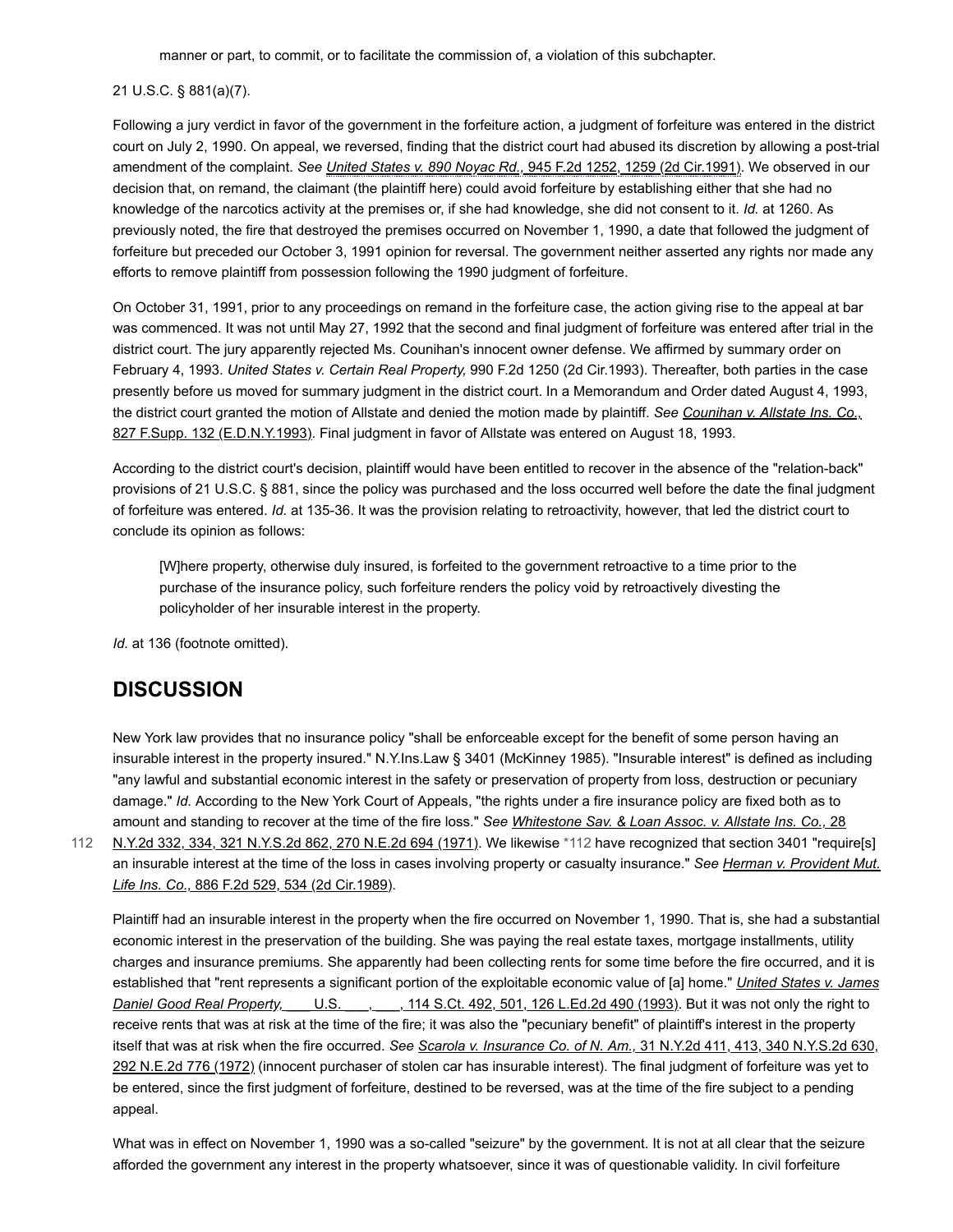cases, the government may not seize real property without providing owners with notice and an opportunity to be heard, in the absence of exigent circumstances. *See Good Real Property,* \_\_\_ U.S. at \_\_\_, [114 S.Ct. at 505.](https://scholar.google.com/scholar_case?case=5273937115017002001&q=93-7873&hl=en&as_sdt=6,31) The record before us reveals nothing in regard to pre-seizure notice and hearing, and there certainly were no exigent circumstances that would justify dispensing with these due process rights. In any event, the seizure here certainly did not divest the plaintiff of an insurable interest, since she continued to exercise virtually all the incidents of ownership right up until the time of the fire. Whatever interest in the property the government may have derived from the seizure was insufficient to deprive plaintiff of her economic interests. The district court effectively agreed with the plaintiff to that extent:

Were there no relation back provision in the forfeiture statute, that is, were the forfeiture deemed effective only as of the date of final judgment, there would seem to be no question that Counihan, who had purchased her policy and whose loss had occurred well before May 27, 1992, the date judgment was entered in *Noyac Road II,* could have recovered under the policy.

### [827 F.Supp. at 134](https://scholar.google.com/scholar_case?case=4916482050544061491&q=93-7873&hl=en&as_sdt=6,31) (footnote omitted).

Where the district court differed with the plaintiff, and where we differ with the district court, is in the applicability of the "relation-back" provision of the forfeiture statute. We do not think that this provision serves retroactively to divest an insurable interest that once is established. The provision in question is simple and direct:

All right, title, and interest in property described in subsection (a) of this section shall vest in the United States upon commission of the act giving rise to forfeiture under this section.

21 U.S.C. § 881(h).

It is manifest that the statutory provision cannot serve to transfer ownership of the property until there is a final judgment of forfeiture. In *United States v. 92 Buena Vista Ave.,* \_\_\_ U.S. \_\_\_, \_\_\_, 113 S.Ct. 1126, 1137, 122 L.Ed.2d 469 (1993) [\(plurality opinion\), the government argued that an individual was not entitled to raise the "innocent owner" defense in](https://scholar.google.com/scholar_case?case=13132371997535123478&q=93-7873&hl=en&as_sdt=6,31) a forfeiture proceeding because she had purchased the property with proceeds of an illegal narcotics transaction and section 881(h) vested ownership of the property in the government at the moment the alleged proceeds were used to pay the purchase price. The Supreme Court rejected this argument, equating the common-law rule of relation-back to its statutory equivalent:

[113](#page-3-0)

<span id="page-3-0"></span>The common-law rule had always allowed owners to invoke defenses made available [\\*113](#page-3-0) to them *before* the Government's title vested....

*Id.* \_\_\_ U.S. at \_\_\_, <u>[113 S.Ct. at 1137](https://scholar.google.com/scholar_case?case=13132371997535123478&q=93-7873&hl=en&as_sdt=6,31)</u>.

The foregoing compels the conclusion that not every right of the owner is lost by virtue of the relation-back of title. Among the rights that survive are rights under a fire insurance policy, which, as previously noted, "are fixed both as to amount and standing to recover at the time of the fire loss." *Whitestone Sav.,* [28 N.Y.2d at 334, 321 N.Y.S.2d 862, 270 N.E.2d 694.](https://scholar.google.com/scholar_case?case=12707127927883165697&q=93-7873&hl=en&as_sdt=6,31) Here, the government did not win a final judgment of forfeiture until long after the loss by fire of the property in which plaintiff clearly had an insurable interest. By the time that judgment was entered, the right of plaintiff to assert a claim under her insurance policy had become fixed. Simply put, the government could not contend that it owned the property until a judgment of forfeiture was entered. *See United States v. Daccarett,* [6 F.3d 37, 53-54 \(2d Cir.1993\),](https://scholar.google.com/scholar_case?case=1165607119305948543&q=93-7873&hl=en&as_sdt=6,31) *cert. denied,* \_\_\_ U.S. \_\_, \_\_\_, 114 S.Ct. 1294, 1295, 1538, 127 L.Ed.2d 648, 128 L.Ed.2d 190 (1994). By then, Allstate's obligation to pay had become fixed under plaintiff's policy and that obligation could not be discharged by the operation of the legal fiction known as relation-back.

The forfeiture statute at issue here is designed to provide a significant weapon in the government's arsenal for the war on narcotics. It certainly was not enacted to shield insurance carriers from their contractual obligations. Nevertheless, the district court determined that retroactive divestiture of plaintiff's insurable interest was necessary for policy reasons, stating that if

insurance proceeds could be obtained where the property subject to forfeiture was destroyed, drug traffickers would have an incentive to commit arson in an attempt to avoid the effect of the forfeiture laws.

[827 F.Supp. at 134](https://scholar.google.com/scholar_case?case=4916482050544061491&q=93-7873&hl=en&as_sdt=6,31) (footnote omitted). This is not necessarily so. Those who commit arson, if identified, cannot recover on fire insurance contracts. *See, e.g., Torian v. Reliance Ins. Co.,* [171 A.D.2d 971, 567 N.Y.S.2d 913, 914 \(App.Div.1991\)](https://scholar.google.com/scholar_case?case=12173861914347415645&q=93-7873&hl=en&as_sdt=6,31). Even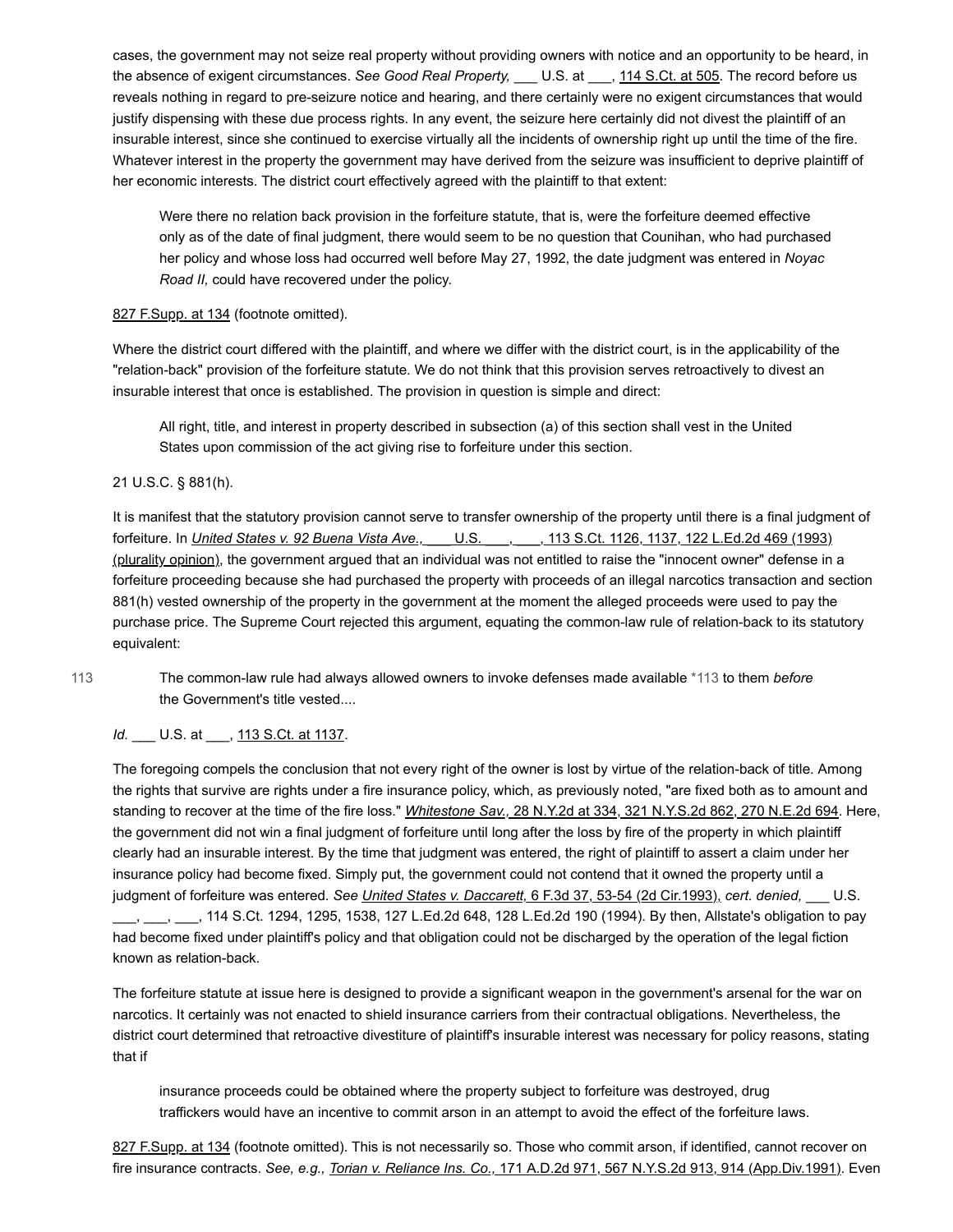if arson is not detected, it lies within the power of the government to reach the proceeds of the fire insurance policy through various means.

[The government may seek to intervene in an action brought by the owner to recover the insurance proceeds.](https://scholar.google.com/scholar_case?case=12117178729345426724&q=93-7873&hl=en&as_sdt=6,31) *See Curry v. Vanguard Ins. Co.,* 923 F.2d 484, 485 (6th Cir. 1991). At an earlier stage, it may seek a restraining order to prevent the payment of the policy proceeds before the forfeiture issue is decided. A *lis pendens* authorized by state law gives notice to the world of the pending forfeiture action, *Good Real Property*, U.S. at  $\frac{114 \text{ S.C.t. at } 503}{114 \text{ S.C.t. at } 503}$  and of the government's interest in the property, including any insurance proceeds. A search of the title will enable the government to ascertain all who are parties in interest and to give proper notice of its claims to insurance carriers. In short, there are various means and methods available to the government to see that its interests in the proceeds are protected while the forfeiture proceeding is *sub judice.* After a final adjudication of forfeiture, it is open to the government to assert ownership of the proceeds on a claim of constructive trust. *See, e.g.,* 106 N.Y.Jur.2d Trusts, § 162 ("a person may be deemed to be `unjustly enriched' if he has received the benefit, the retention of which may be unjust").

Although plaintiff asks us to direct the entry of judgment in her favor, we cannot do so. Besides its defense of retroactive divestiture of insurable interest, Allstate raised in the district court several other defenses not addressed by the district court. Among those defenses were failure to comply with the terms of the insurance policy, error in the policy limits and various procedural deficiencies. Accordingly, we are constrained to remand for further proceedings.

### **CONCLUSION**

The judgment of the district court is reversed, and the case is remanded for further proceedings consistent with the foregoing. Each side shall bear its own costs on appeal.

<span id="page-4-0"></span>MAHONEY, Circuit Judge, concurring in the judgment:

I agree with my colleagues that because (1) the government neither asserted any [\\*114](#page-4-0) rights regarding, nor made any efforts to remove Counihan from possession of, the property following the July 2, 1990 judgment of forfeiture, and (2) Counihan made mortgage, tax, insurance premium, and utility payments, and collected rents from the various tenants who occupied the property, from the time of that judgment until the November 1, 1990 fire that destroyed the property, she had an insurable interest in the property when the fire occurred. I therefore join in the judgment reversing the decision of the district court to the contrary. [114](#page-4-0)

[I write separately, however, to address further the interplay of 21 U.S.C. § 881\(h\) with](https://scholar.google.com/scholar_case?case=13132371997535123478&q=93-7873&hl=en&as_sdt=6,31) *United States v. 92 Buena Vista Ave.,* \_\_\_ U.S. \_\_\_, 113 S.Ct. 1126, 122 L.Ed.2d 469 (1993), and *[United States v. Daccarett,](https://scholar.google.com/scholar_case?case=1165607119305948543&q=93-7873&hl=en&as_sdt=6,31)* 6 F.3d 37 (2d Cir.1993), *cert. denied,* U.S. \_\_\_, \_\_\_, \_\_\_, 114 S.Ct. 1294, 1295, 1538, 127 L.Ed.2d 648, 128 L.Ed.2d 190 (1994). These cases establish only that an "innocent owner" or comparable defense may be asserted at trial despite the "relation back" provision of § 881(h), which comes into play only when the judgment of forfeiture is entered. These cases explicitly recognize, however, that once a judgment of forfeiture is entered, it relates back to the event giving rise to forfeiture in accordance with § 881(h). *See Buena Vista,* U.S. at  $\,$ , [113 S.Ct. at 1137 \(plurality opinion\)](https://scholar.google.com/scholar_case?case=13132371997535123478&q=93-7873&hl=en&as_sdt=6,31) ("Our decision denies the Government no benefit of the relation back doctrine."); *Daccarett,* [6 F.3d at 53](https://scholar.google.com/scholar_case?case=1165607119305948543&q=93-7873&hl=en&as_sdt=6,31) ("The relation back doctrine is one of *`retroactive* vesting of title that operates only upon entry of the judicial order of forfeiture or condemnation."") (quoting *Buena Vista*, U.S. at  $\frac{113}{113}$ S.Ct. at 1138 (Scalia, J., concurring in the judgment)) (emphasis in *Buena Vista*).

Thus, the majority's assertion "that [§ 881(h)] cannot serve to transfer ownership of the property until there is a final judgment of forfeiture" is accurate as far as it goes, but incomplete. The transfer does not occur until the judgment of forfeiture is entered, but upon entry the judgment relates back to the "commission of the act giving rise to the forfeiture", § 881(h), in this case to July 22, 1988, well before the fire that occurred on November 1, 1990.

All of this is a discussion about dictum, of course, because the panel is agreed that whatever the juridicial status of the property on November 1, 1990, Counihan had an insurable interest in the property on that date because (as the majority puts it) "she continued to exercise virtually all the incidents of ownership right up until the time of the fire," and did so with at least the implicit consent of the government. It is nonetheless important to clarify that while our ruling benefits Counihan visa-vis Allstate Insurance Company, it does not impair the government's rights against the property pursuant to § 881(h), including any rights that it may choose to assert with respect to the insurance proceeds.